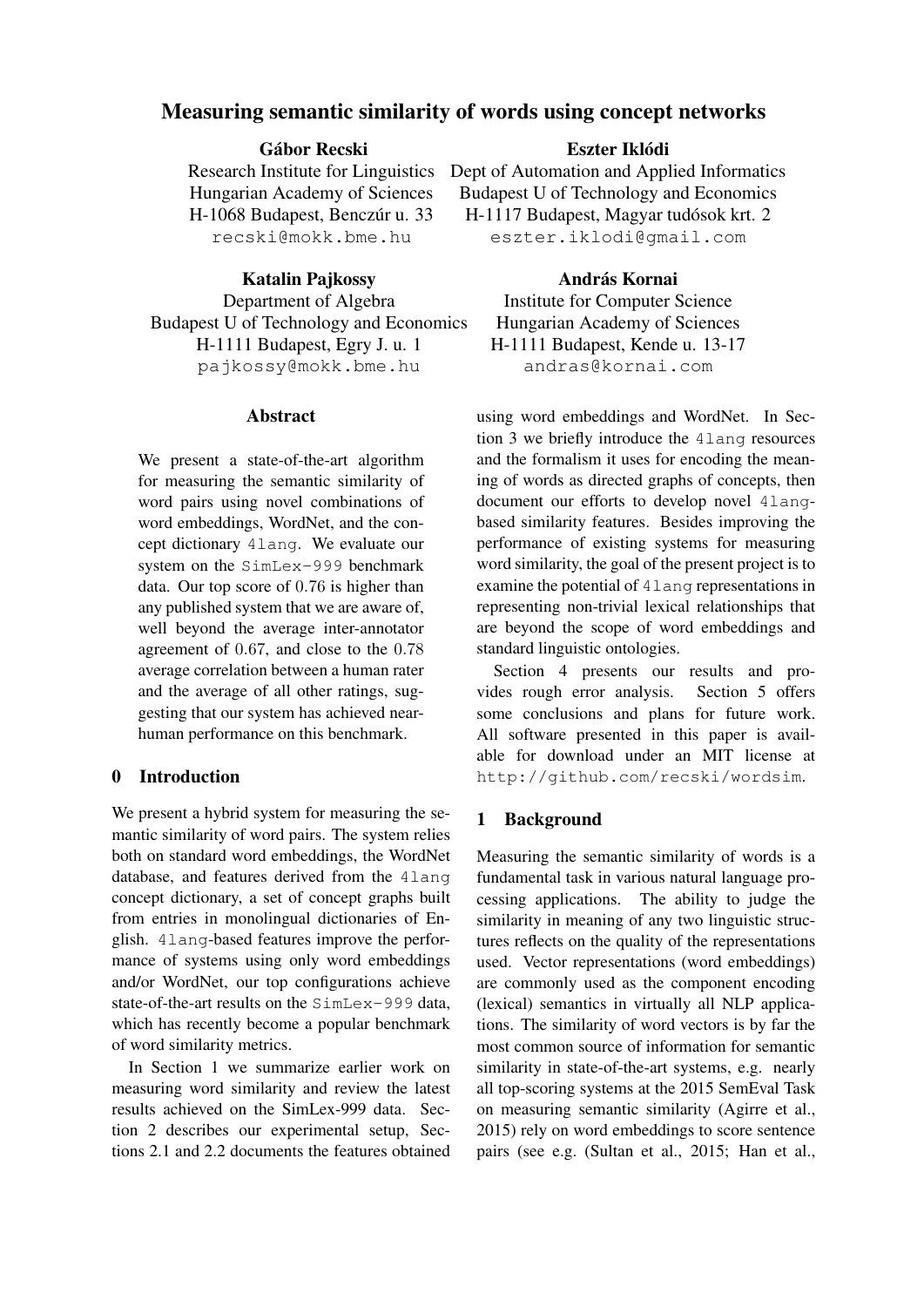2015)).

Hill et al. (2015) proposed the SimLex-999 dataset as a benchmark for word similarity, arguing that pre-existing gold standards measure *association*, not similarity, of word pairs; e.g. the words *cup* and *coffee* receive a high score by annotators in the widely used wordsim353 data (Finkelstein et al., 2002). SimLex has since been used to evaluate various algorithms for measuring word similarity. Hill et al. (2015) reports a Spearman correlation of 0.414 achieved by an embedding trained on Wikipedia using word2vec (Mikolov et al., 2013). Schwartz et al. (2015) achieves a score of 0.56 using a combination of a standard word2vec-based embedding and the SP model, which encodes the cooccurrence of words in *symmetric patterns* such as *X and Y* or *X as well as Y*.

Banjade et al. (2015) combined multiple word embeddings with the word similarity algorithm of (Han et al., 2015) used in a top-scoring SemEval system, and simple features derived from Word-Net (Miller, 1995) indicating whether word pairs are synonymous or antonymous. Their top system achieved a correlation of 0.64 on SimLex. The highest score we are aware of is achieved using the Paragram embedding (Wieting et al., 2015), a set of vectors obtained by training preexisting embeddings on word pairs from the Paraphrase Database (Ganitkevitch et al., 2013). The top correlation of 0.69 is measured when using 300-dimension embedding created from the same GloVe-vectors that have been introduced in this section (trained on 840 billion tokens). Hyperparameters of this database have been tuned for maximum performance on SimLex, another version tuned for the WS-353 dataset achieves a correlation of 0.667.

### 2 Setup

Our system is trained on a variety of real-valued and binary features generated using word embeddings, WordNet, and 4lang definition graphs. Each class of features will be presented in detail below. We perform support vector regression (with RBF kernel) over all features using the numpy library, the model is trained on 900 pairs of the SimLex data and used to obtain scores for the remaining 99 pairs. We compute the Spearman correlation of the output with SimLex scores. We evaluate each of our models using tenfold crossvalidation and by averaging the ten correlation figures. The changes in performance caused by previously used feature classes are described next, the performance of all major configurations are summarized in Section 4.

### 2.1 Word embeddings

Features in the first group are based on word vector similarity. For each word pair the cosine similarity of the corresponding two vectors is calculated for all embeddings used. Three sets of word vectors in our experiments were built using the neural models compared by Hill et al. (2015): the  $SEMNA<sup>1</sup>$  (Collobert and Weston, 2008), and Huang<sup>2</sup> (Huang et al., 2012) embeddings contain 50-dimension vectors and were downloaded from the authors' webpages. The word2vec (Mikolov et al., 2013) vectors are of 300 dimensions and were trained on the Google News dataset<sup>3</sup>.

We extend this set of models with GloVe vectors<sup>4</sup> (Pennington et al., 2014), trained on 840 billion tokens of Common Crawl data<sup>5</sup>, and the two word embeddings mentioned in Section 1 that have recently been evaluated on the SimLex dataset: the 500-dimension SP model<sup>6</sup> (Schwartz et al., 2015) (see Section 1) and the 300-dimension Paragram vectors<sup>7</sup> (Wieting et al., 2015). The model trained on 6 features corresponding to the 6 embeddings mentioned achieves a Spearman correlation of 0.72, the performance of individual embeddings is listed in Table 1.

### 2.2 Wordnet

Another group of features are derived using WordNet (Miller, 1995). WordNet-based metrics proved to be useful in the Semeval-system of Han et al. (2013), who used these metrics for calculating a boost of word similarity scores. The top system of Banjade et al. (2015) also includes a subset of these features. We chose to use four of these metrics as binary features in our system;

```
2http://www.socher.org
```
<sup>3</sup>https://code.google.com/archive/p/ word2vec/

<sup>4</sup>http://nlp.stanford.edu/projects/ glove/

<sup>5</sup>https://commoncrawl.org/

<sup>6</sup>http://www.cs.huji.ac.il/˜roys02/ papers/sp\_embeddings/sp\_embeddings.html

<sup>7</sup>http://ttic.uchicago.edu/˜wieting/

<sup>1</sup>http://ronan.collobert.com/senna/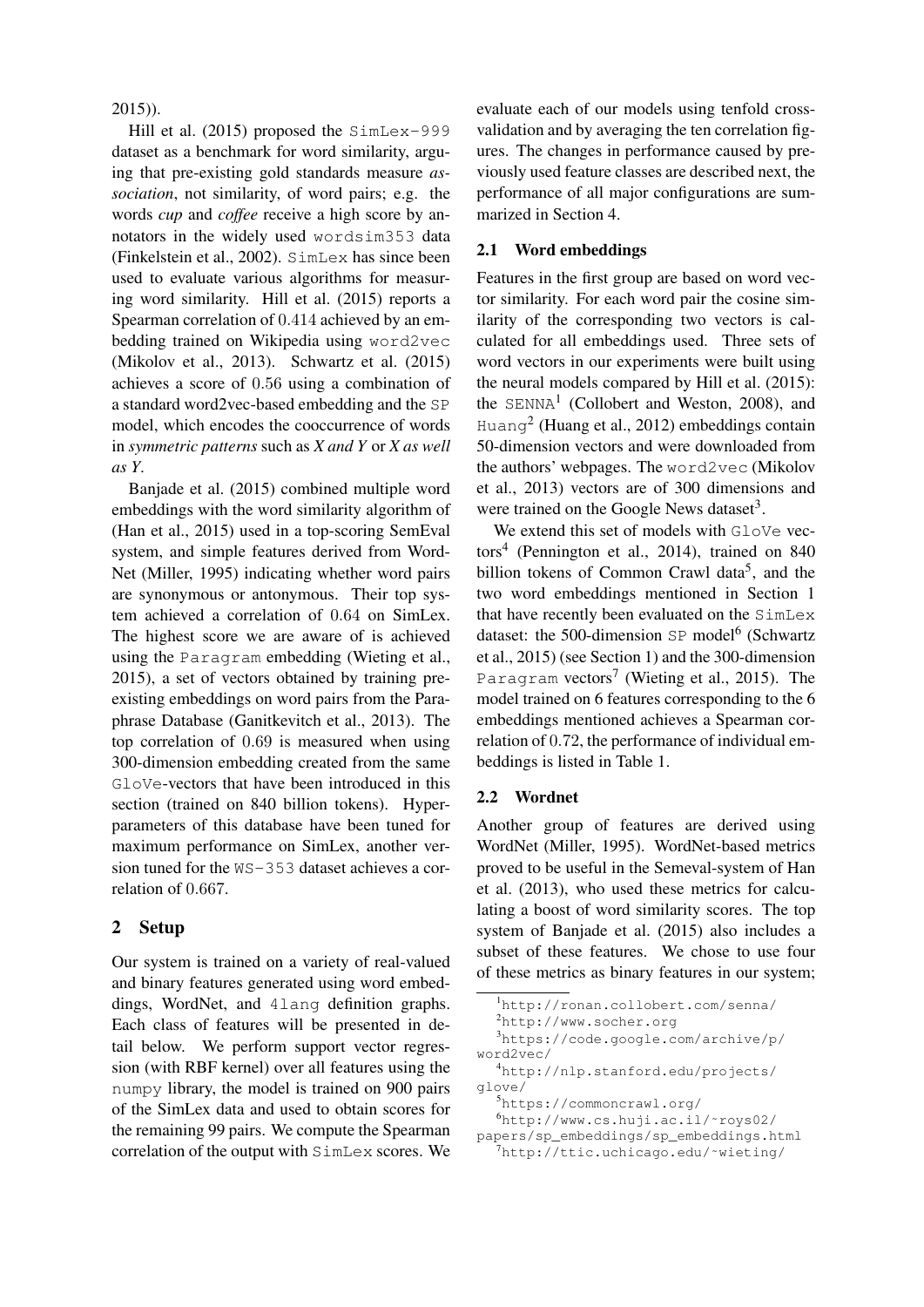| System       | Spearman's $\rho$ |
|--------------|-------------------|
| Huanq        | 0.14              |
| SENNA        | 0.27              |
| GloVe        | 0.40              |
| Word2Vec     | 0.44              |
| SP           | 0.50              |
| Paragram     | 0.68              |
| 6 embeddings | 0.72              |

Table 1: Performance of word embeddings on SimLex

these indicate whether one word is a direct or twolink hypernym of the other, whether the two are derivationally related, and whether one word appears frequently in the glosses of the other (and its direct hypernym and its direct hyponyms). Each of these features improved our system independently, adding all of them brought the system's performance to 0.73. A model trained on the 4 WordNet-based features alone achieves a correlation of 0.33.

### 3 4lang

The 4lang theory of semantics was introduced and motivated in Kornai (2010) and Kornai (2012). The name refers to the initial concept dictionary, which had bindings in four languages, representative samples of the major language families spoken in Europe; Germanic (English), Slavic (Polish), Romance (Latin), and Finno-Ugric (Hungarian). Today, bindings exist in over 40 languages (Acs et al., 2013). We only present a ´ bird's-eye view here, and refer the reader to the book-length presentation (Kornai, in preparation) for details. In brief, 4lang is an algebraic (symbolic) system that puts the emphasis on lexical definitions at the word and sub-word level, and on valency (slot-filling) on the phrase and sentence level. Paragraphs and yet higher (discourse) units are not well worked out, but these play no role in any of the approaches to analogy and similarity that we are aware of.

Historically, 4lang falls in the AI/KR tradition, following on the work of Quillian (1969), Schank (1975), and more recently Banarescu et al. (2013). Linguistically, it is closest to Wierzbicka (1972), Goddard (2002) and to modern theories of case grammar and linking theory (see Butt (2006) for a summary). Computationally, 4lang is in the finite state tradition (Koskenniemi, 1983), except it relies on an extension of finite state automata (FSA) introduced by Eilenberg (1974) to *machines*.

In addition to the usual state machine (where letters of the alphabet correspond to directed edges running between the states), an Eilenberg machine will also have a *base set X*, with each letter of the alphabet corresponding to a binary relation over X. As the machine consumes letters one by one, the corresponding relations are composed. How this mechanism can be used to account for slotfilling in a variable-free setting is described in Kornai (2010).

Central to the goals of the current paper is the structure of  $X$ . As a first approximation,  $X$  can be thought of as a hypergraph, where each hypernode is a lexeme (for a total of about  $10^5$  such hypernodes), and hyperedges run from (hyper)node a to b if b appears in the definition of a. Since the definition of fox includes the word clever, we have a link from fox to clever, but not conversely, since the definition of clever does not refer to fox. Edges are of three types: 0, corresponding both to attribution and IS\_A relations; 1, corresponding to grammatical subjects; and 2, corresponding to grammatical objects. Indirect objects are handled by the decomposition methods pioneered in generative semantics, without recourse to a '3' link type (Kornai, 2012).

Each lexeme is a small Eilenberg machine, with only a few states in its FSA, so the state space  $X$  of the entire lexicon is best viewed as a large graph with about  $10^6$  states (assuming 10 states per hypernode). This base set is shared across the individual machines and functions analogously to the *blackboard* long familiar from AI (Nii, 1986). The primary purpose of the machine apparatus is to formalize the classical distributed model of semantic interpretation, spreading activation (Collins and Loftus, 1975; Nemeskey et al., 2013), by a series of changes in the hypernode activation levels, described by the relations on X. Manual grammar writing in this style can lead to very high precision high recall grammars (Karlsson et al., 1995; Tapanainen and Järvinen, 1997), but for now we rely on the Stanford Parser (Chen and Manning, 2014) to produce the dependency structures that we process into simplified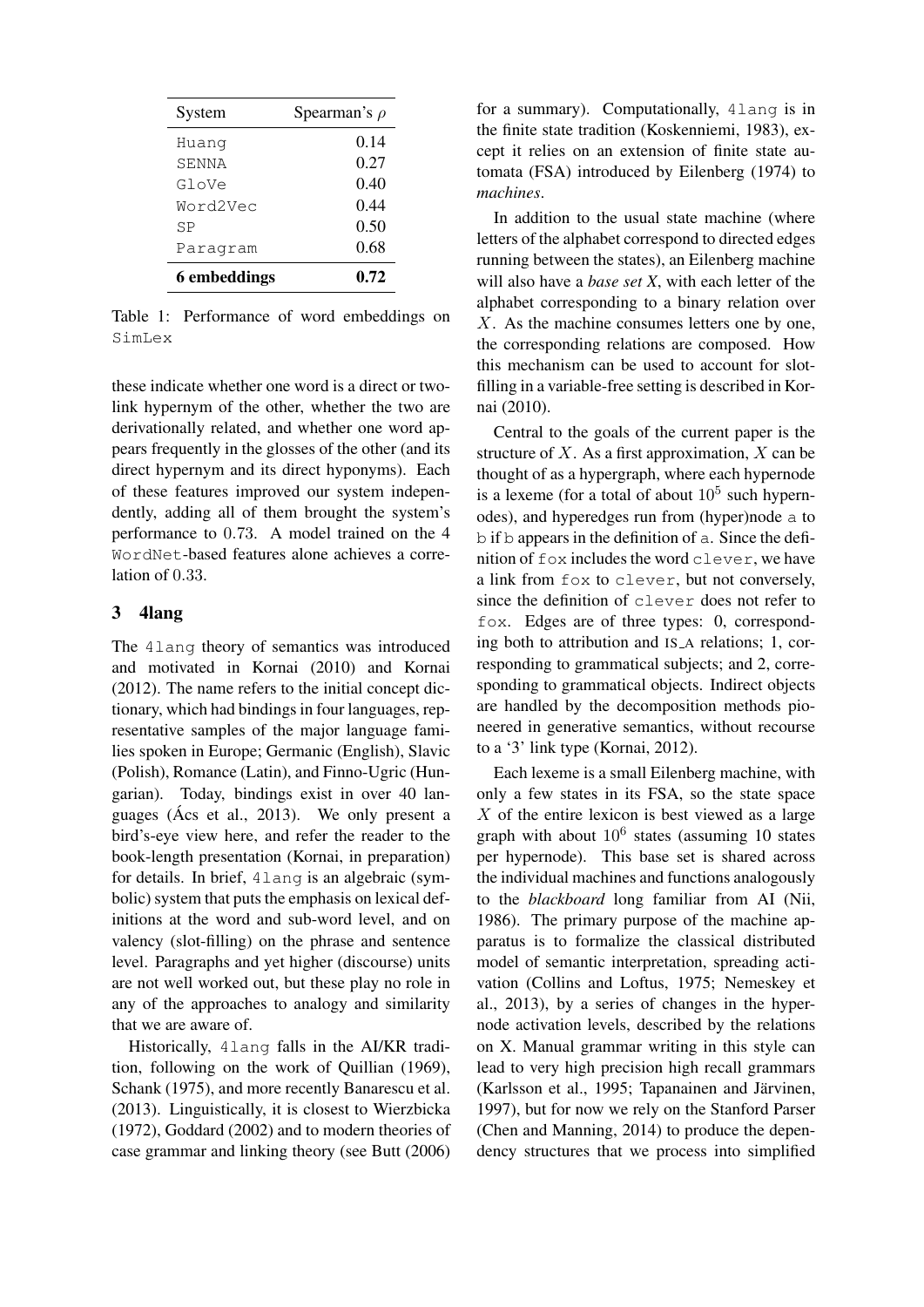4lang representations (ordinary edge-colored directed graphs rather than hypergraphs) we call definition graphs and describe briefly in Section 3.1.

We derive several similarity features from pairs of definition graphs built using the 4lang library<sup>8</sup>. Words that are not part of the manually built 4lang dictionary<sup>9</sup> are defined by graphs built from entries in monolingual dictionaries of English using the Stanford Dependency Parser and a small hand-written mapping from dependency relations to 4lang connections (see Recski (2016) for details). The set of all words used in definitions of the Longman Dictionary of Contemporary English (Bullon, 2003), also known as the Longman Defining Vocabulary (LDV), is included in the ca. 3000 words that are defined manually in the  $4 \text{lang dictionary}$ . Recski and  $\text{Ács}$  (2015) used a word similarity metric based on 4lang graphs in their best STS submission, their findings served as our starting point when defining features over pairs of 4lang graphs.

#### 3.1 The formalism

For the purposes of word similarity calculations we find it expedient to abstract away from some of the hypergraph/machine aspects of 4lang discussed above and represent the meaning of both words and utterances as directed graphs, similarly to the Abstract Meaning Representations (AMRs) of Banarescu et al. (2013). Nodes correspond to language-independent concepts, edges may have one of three labels (0, 1, 2). 0-edges represent attribution (dog  $\stackrel{0}{\rightarrow}$  friendly), the IS\_A relation (hypernymy) (dog  $\stackrel{0}{\rightarrow}$  animal), and unary predication (dog  $\stackrel{0}{\rightarrow}$  bark). Since concepts do not have grammatical categories, phrases like *water freezes* and *frozen water* would both be represented as  $\text{water} \stackrel{0}{\rightarrow} \text{freeze.}$  1– and 2-edges connect binary predicates to their arguments, e.g.  $cat \xleftarrow{1} cat \text{ch} \xrightarrow{2} \text{mouse}$ ). The meaning of each 4lang concept is represented as a 4lang graph over other concepts, e.g. the concept bird is defined by the graph in Figure 1.

#### 3.2 Graph-based features

We experimented with various features over pairs of 4lang graphs as a source of word



Figure 1: 4lang definition of bird.

similarity. The simple metric defined by Recski and  $\text{Acs}$  (2015) is based on the intuition that similar concepts will overlap in the elementary configurations they take part in: they might share a 0-neighbor, e.g. train  $\stackrel{0}{\rightarrow}$  vehicle  $\stackrel{0}{\leftarrow}$  car, or they might be on the same path of 1- and 2-edges, e.g. park  $\stackrel{1}{\leftarrow}$  IN  $\stackrel{2}{\rightarrow}$  town and street  $\stackrel{1}{\leftarrow}$  IN  $\stackrel{2}{\rightarrow}$  town. The metric used by Recski and  $\angle$  Acs (2015) defines the sets of *predicates* of each concept based on this intuition: given the example definition of *bird* in Figure 1, predicates of the concept bird  $(P(\text{bird}))$ are {vertebrate; (HAS, feather); (HAS, wing); (MAKE, egg)}. Predicates are also inherited via paths of 0-edges, e.g. (HAS, wing) will be a predicate of all concepts for which  $\stackrel{0}{\rightarrow}$  bird holds.

Our first feature extracted for each word pair is the Jaccard similarity of the sets of predicates of each concept, i.e.

$$
S(w_1, w_2) = J(P(w_1), P(w_2)) = \frac{|P(w_1) \cap P(w_2)|}{|P(w_1) \cup P(w_2)|}
$$

A second similar feature takes into account all nodes accessible from each concept in its definition graph. Recski and  $\acute{A}$ cs (2015) observe that this allows us to capture minor similarities between concepts, e.g. the definitions of casualty and army do not share predicates but do have a common node war (see Figure 2).

Based on boosting factors in the original metric we also generated three binary features. The links contain feature is true iff either concept is contained in a predicate of the other, nodes contain holds iff either concept is included in the other's definition graph, and 0 connected is true if the two nodes are connected by a path of 0-edges in either definition

<sup>8</sup>http://www.github.com/kornai/4lang

<sup>9</sup>http://hlt.bme.hu/en/resources/4lang\_ dict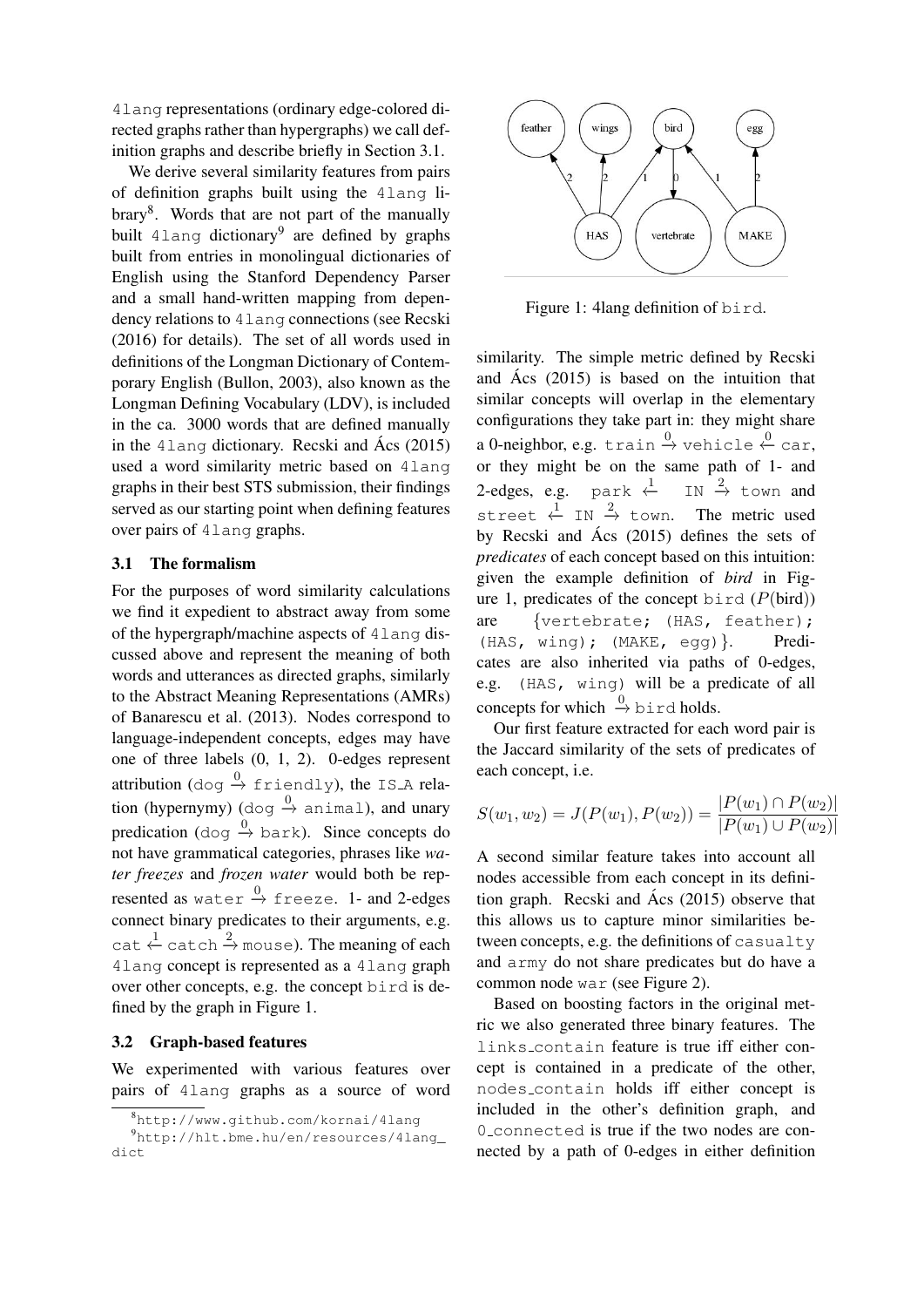

Figure 2: Overlap in the definitions of casualty (built from LDOCE) and army (defined in 4lang)

| feature       | definition                                   |
|---------------|----------------------------------------------|
| links_jaccard | $J(P(w_1), P(w_2))$                          |
| nodes_jaccard | $J(N(w_1), N(w_2))$                          |
| links_contain | iff $w_1 \in P(w_2)$ or $w_2 \in P(w_1)$     |
| nodes_contain | iff $w_1 \in N(w_2)$ or $w_2 \in N(w_1)$     |
| 0 connected   | iff $w_1$ and $w_2$ are on a path of 0-edges |

Table 2: 4lang word similarity features

#### graph. All features are listed in Table 2.

The dict\_to\_4lang module used to build graphs from dictionary definitions allowed us to perform *expansion* on each graph, which involves adjoining the definition graphs of all words to the initial graph; an example is show in Figure 3.

Using only these features in initial experiments resulted in many "false positives": pairs of antonyms in SimLex were often assigned high similarity scores because this feature set is not sensitive to the 4lang nodes LACK, representing  $negation$  (dumb  $\stackrel{0}{\rightarrow}$  intelligent  $\stackrel{0}{\rightarrow}$  LACK), and BEFORE, indicating that something was only true in the past (forget  $\stackrel{0}{\rightarrow}$  know  $\stackrel{0}{\rightarrow}$  before),



Figure 3: Expanded 4lang definition of forget. Nodes of the unexpanded graph are shown in gray.

We attempt to model the effect of these nodes in two ways. First, we implement the is\_antonym feature, a binary set to true if one word is within the scope (i.e. 0-connected to) an instance of either lack or before in the other word's graph. Next, we transform the input graphs of remaining features so that all nodes within the scope of lack or before are prefixed by lack\_ and are not considered identical with their non-negated counterparts when computing each of the features in Table 2. An example of such a transformation is shown in Figure 4.



Figure 4: 4lang definition of *forget* and its modified version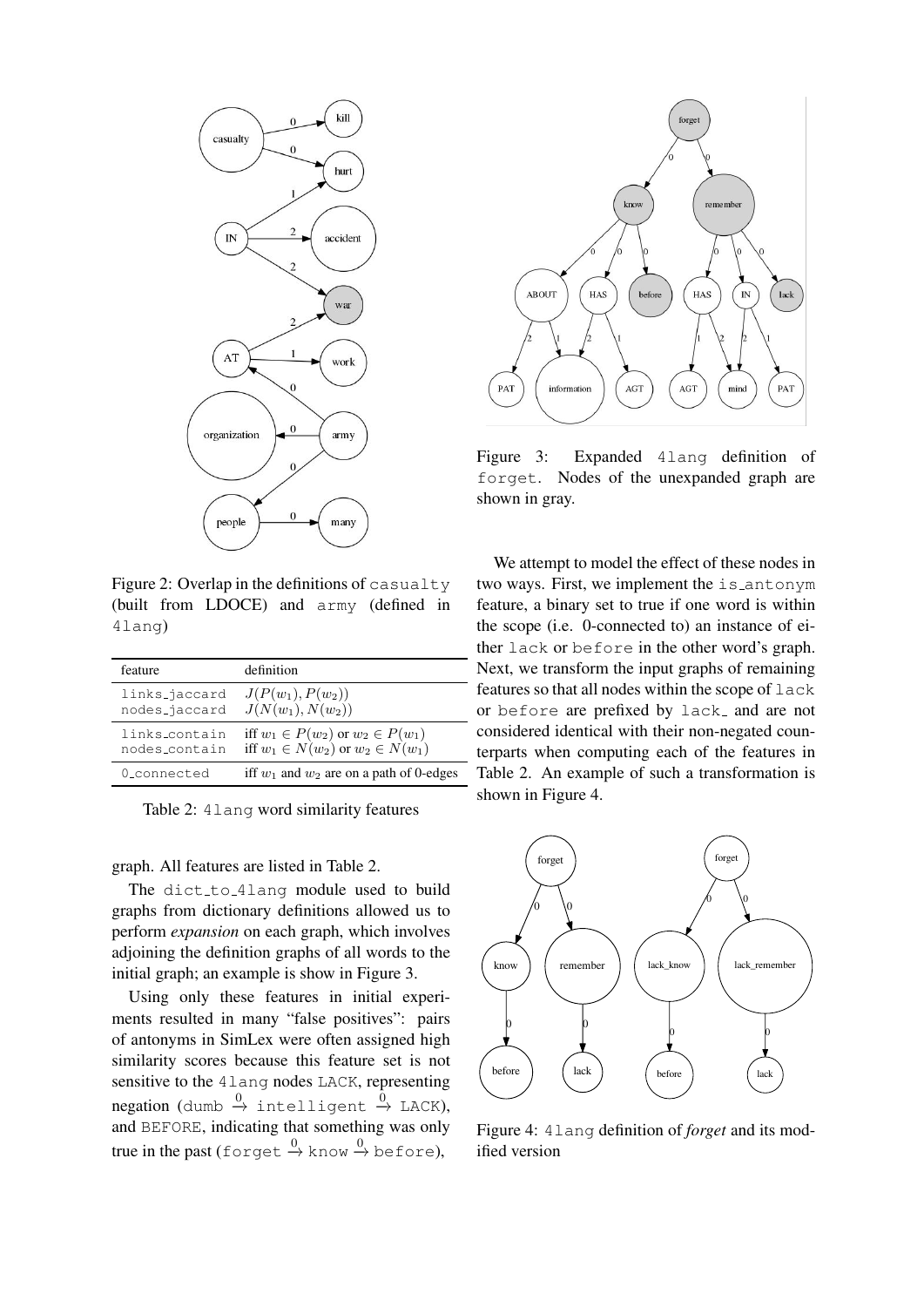Early experiments show that a system trained on 4lang-based features only can achieve a Pearson correlation in the range of  $0.32-0.34$  on the Sim-Lex data, this was increased to 0.38 by the handling of LACK and BEFORE described above. This score is competitive with some word embeddings, but well below the  $0.58 - 0.68$  range achieved by the state-of-the-art vector-based systems cited in Section 1 and reproduced in Section 2.1.

After testing 4lang features' impact on purely vector-based configurations we came to the conclusion that the only 4lang-based features that improve their performance significantly are 0-connected and is antonym. Adding these two features to the vector-based system brings correlation to 0.76.

#### 4 Results

Performance of our main configurations is presented in Table 3. The system relying on word embeddings achieves a Spearman correlation of 0.72. WordNet and 4lang features both improve the vector-based system, combining all three feature classes yields our top correlation of 0.76, higher than any previously published results. Since the average correlation between a human rater and the average of all other raters is 0.78, this figure suggests that our system has achieved near-human performance on this benchmark.

| System                   | Spearman's $\rho$ |
|--------------------------|-------------------|
| embeddings               | 0.72              |
| embeddings+wordnet       | 0.73              |
| embeddings+4lang         | 0.75              |
| embeddings+wordnet+4lang | 0.76              |

Table 3: Performance of major configurations on SimLex

For the purposes of error analysis we sorted word pairs by the difference between gold similarity values from SimLex and the output of our topscoring model. The top of this list is clearly dominated by two error classes. The largest group consists of (near-)synonyms that have not been identified as related by our model, Table 4 shows the top 5 word pairs from this category. The second error group contains word pairs that have been falsely rewarded for being associated, but not similar by

the definition used when creating the SimLex data. Table 5 shows the top 5 word pairs of this error class. This second error class is an indication of a well-known shortcoming of word similarity models: (Hill et al., 2015) observes that similarity of vectors in word embeddings tend to encode association (or *relatedness*) rather than the similarity of concepts.

| word1       | word2   | output gold |      | diff |
|-------------|---------|-------------|------|------|
| bubble      | suds    | 2.97        | 8.57 | 5.59 |
| dense       | dumh    | 1.71        | 7.27 | 5.56 |
| cop         | sheriff | 3.50        | 9.05 | 5.55 |
| alcohol     | gin     | 3.43        | 8.65 | 5.22 |
| rationalize | think   | 3.50        | 8.25 | 4.75 |

Table 4: Top 5 "false negative" errors

| word1     | word2  | output | gold | diff    |
|-----------|--------|--------|------|---------|
| girl      | maid   | 7.72   | 2.93 | -4 79   |
| happiness | luck   | 6.59   | 2.38 | $-421$  |
| crazy     | sick   | 749    | 3.57 | $-3.92$ |
| arm       | leg    | 6.74   | 2.88 | $-3.86$ |
| breakfast | supper | 8.01   | 4.40 | $-3.61$ |

Table 5: Top 5 "false positive" errors

Since our main purpose was to experiment with 4lang representations and identify its shortcomings, we examined 4lang graphs of top erroneous word pairs. As expected, the value of the 0-connected feature was −1 for each "false negative" pair, i.e. word pairs such as those in Table 4 were not on the same path of 0 edges. In most cases this is due to the current lack of simple inferencing on 4lang representations. For example, suds are defined in LDOCE as *the mass of bubbles formed on the top of water with soap in it*, yet the resulting 4lang  $\textsf{subgraph}$  bubble  $\overset{1}{\leftarrow}$  HAS  $\overset{2}{\rightarrow}$  mass  $\overset{0}{\leftarrow}$  suds will not trigger any mechanism that would derive suds  $\stackrel{0}{\rightarrow}$  bubble. Inference will also be responsible for deriving all uses of polysemous words, the 4lang representation of dense is therefore built from its first definition in LDOCE: *made of or containing a lot of things or people that are very close together*. A method of inference that will relate this definition with that of dumb is clearly out of reach. Better short-term results could be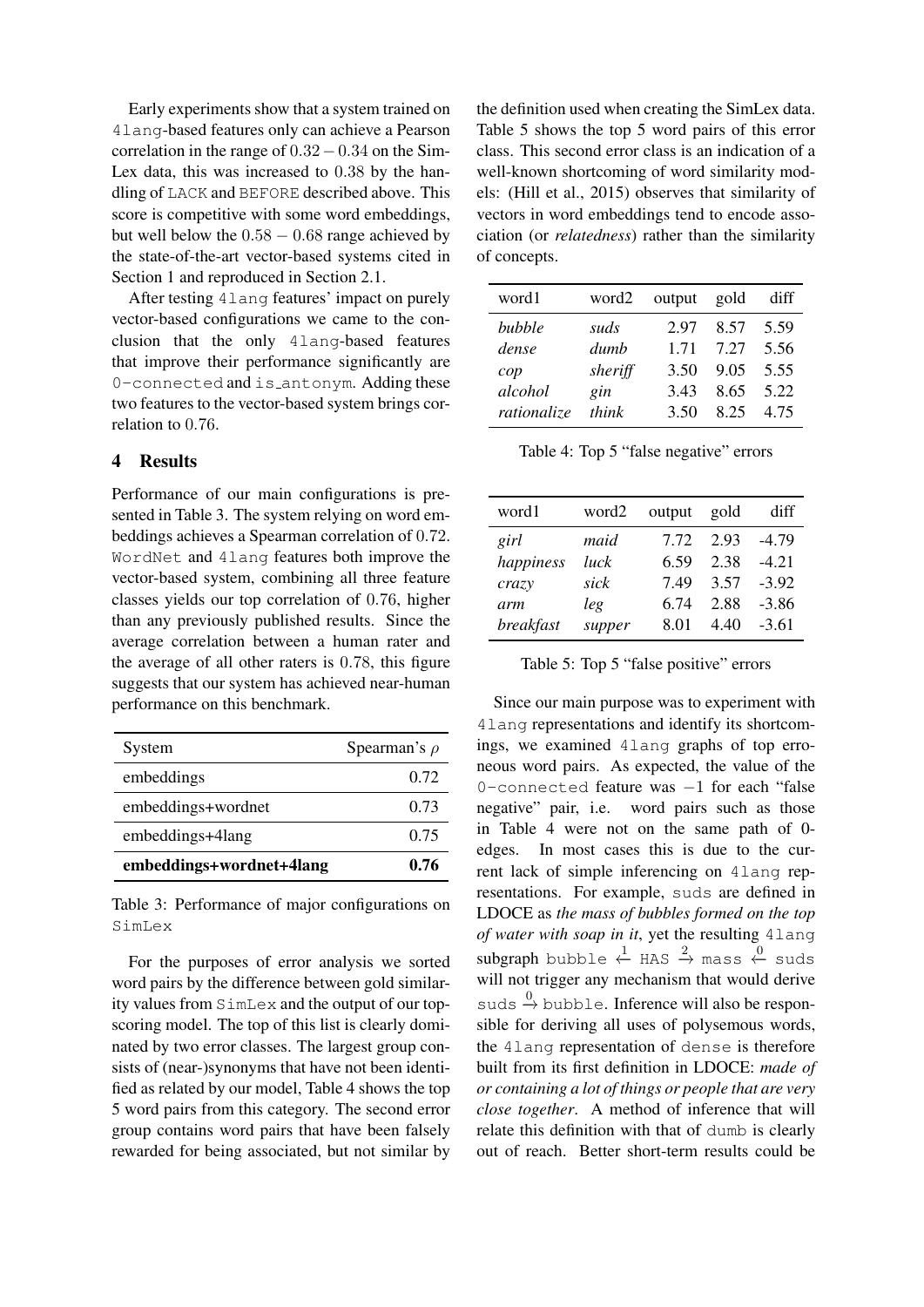obtained by using all definitions in a dictionary to build 4lang representations, for dense this would include its third definition: *not able to understand things easily*.

Other shortcomings of 4lang representations are of a more technical nature, e.g. the lemmatizer used to map words of definitions to concepts failed to map *alcoholic* to alcohol in the definition of gin: *a strong alcoholic drink made mainly from grain*. Yet other errors could be addressed by rewarding the overlap between two representations, e.g. that the graphs for cop and sheriff both  $\text{contain} \stackrel{0}{\rightarrow} \text{offer}.$ 

#### 5 Conclusions, future work

The purpose of experimenting with 4lang-based features was to gain a better understanding of how 4lang may implicitly encode semantic relations that are difficult to model with standard tools such as word embeddings or WordNet. We found that simple features describing the relation between two concepts in 4lang improve vectorbased systems significantly. Since less explicit relationships may be encoded by more distant relationships in the network of 4lang concepts, in the future we plan to examine portions of this network larger than the union of two (expanded) definition graphs. Errors made by 4lang-based systems also indicate that a more sophisticated form of lexical inference on 4lang graphs may be necessary to establish the more distant connections between pairs of concepts. In the near future we plan to experiment with features defined on larger 4lang networks. We also plan to extend our system to include the task of measuring phrase similarity, which can also be pursued using supervised learning given new resources such as the Annotated-PPDB and ML-Paraphrase datasets introduced by (Wieting et al., 2015).

#### References

- Judit Ács, Katalin Pajkossy, and András Kornai. 2013. Building basic vocabulary across 40 languages. In *Proceedings of the Sixth Workshop on Building and Using Comparable Corpora*, pages 52–58, Sofia, Bulgaria. ACL.
- Eneko Agirre, Carmen Banea, Claire Cardie, Daniel Cer, Mona Diab, Aitor Gonzalez-Agirre, Weiwei Guo, Iñigo Lopez-Gazpio, Montse Maritxalar, Rada Mihalcea, German Rigau, Larraitz Uria, and Janyce

Wiebe. 2015. SemEval-2015 Task 2: Semantic Textual Similarity, English, Spanish and Pilot on Interpretability. In *Proceedings of the 9th International Workshop on Semantic Evaluation (SemEval 2015)*, Denver, CO, U.S.A.

- Laura Banarescu, Claire Bonial, Shu Cai, Madalina Georgescu, Kira Griffitt, Ulf Hermjakob, Kevin Knight, Philipp Koehn, Martha Palmer, and Nathan Schneider. 2013. Abstract meaning representation for sembanking. In *Proceedings of the 7th Linguistic Annotation Workshop and Interoperability with Discourse*, pages 178–186, Sofia, Bulgaria. Association for Computational Linguistics.
- Rajendra Banjade, Nabin Maharjan, Nobal B. Niraula, Vasile Rus, and Dipesh Gautam. 2015. Lemon and tea are not similar: Measuring word-to-word similarity by combining different methods. In Alexander Gelbukh, editor, *Proc. CICLING15*, pages 335–346. Springer.
- Stephen Bullon. 2003. *Longman Dictionary of Contemporary English 4*. Longman.
- Miriam Butt. 2006. *Theories of Case*. Cambridge University Press.
- Danqi Chen and Christopher D Manning. 2014. A fast and accurate dependency parser using neural networks. In *EMNLP*, pages 740–750.
- A.M. Collins and E.F. Loftus. 1975. A spreadingactivation theory of semantic processing. *Psychological Review*, 82:407–428.
- Ronan Collobert and Jason Weston. 2008. A unified architecture for natural language processing: Deep neural networks with multitask learning. In *Proceedings of the 25th International Conference on Machine Learning*, ICML '08, pages 160–167, New York, NY, USA. ACM.
- Samuel Eilenberg. 1974. *Automata, Languages, and Machines*, volume A. Academic Press.
- Lev Finkelstein, Evgeniy Gabrilovich, Yossi Matias, Ehud Rivlin, Zach Solan, Gadi Wolfman, , and Eytan Ruppin. 2002. Placing search in context: The concept revisited. *ACM Transactions on Information Systems*, 20(1):116–131, January.
- Juri Ganitkevitch, Benjamin Van Durme, and Chris Callison-Burch. 2013. Ppdb: The paraphrase database. In *HLT-NAACL*, pages 758–764.
- Cliff Goddard. 2002. The search for the shared semantic core of all languages. In Cliff Goddard and Anna Wierzbicka, editors, *Meaning and Universal Grammar – Theory and Empirical Findings*, volume 1, pages 5–40. Benjamins.
- Lushan Han, Abhay Kashyap, Tim Finin, James Mayfield, and Jonathan Weese. 2013.